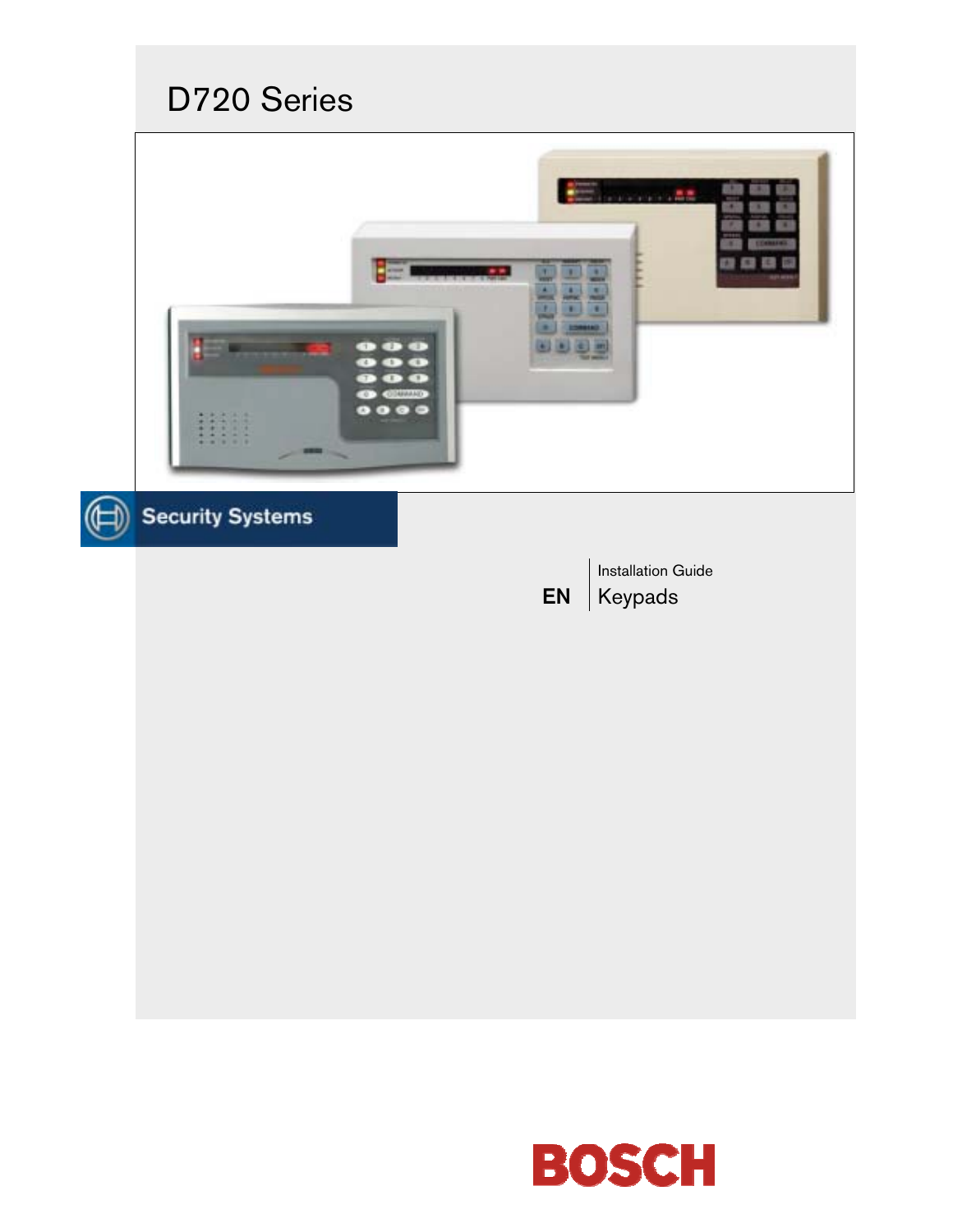### 1.0 Description

The D720 Series Keypads (D720, D720W, and D720B) are low profile surface mount, four–wire units which can annunciate up to eight protective points on its LED display. They have a [COMMAND] bar, an [ENT] (ENTER) key, and number keys from [0] to [9]. The keys are used to enter personal passcodes and command functions. When a key is pressed, the keypad is backlit and the keypad emits a short beep to indicate that the buffer has stored the entry.

When a passcode is completed, the [ENT] key must be pressed to enter the passcode. If the [ENT] key is not pressed, the passcode is ignored by the control panel. The [ENT] key is not required to enter [COMMAND] bar functions.

The keypad has a time window for accepting key entries. After one key is pressed, the next key in the passcode must be pressed within five seconds. After five seconds have expired from the last key entry, the entire entry is cleared and the passcode must be restarted.

The D720 Series is compatible with the following control panels:

| Table 1: Compatible control panels |       |  |
|------------------------------------|-------|--|
|                                    |       |  |
| D9412G                             | D7412 |  |
| D7412G                             | D7212 |  |
| D7212G                             | D9112 |  |
| D9412                              | D9124 |  |

### 2.0 Function Keys

The D720 Series Keypad has three programmable function keys labeled [A], [B], and [C]. Each key can be programmed to perform many command functions of the control panel. This enables the user to press one button to perform command functions instead of memorizing the command combination. For complete details concerning the programming of the function keys, refer to *Section 7.3 Custom Functions* on page 6.

## 3.0 Response Tones

The keypad contains a sounder used to annunciate several system conditions and area conditions. The response tones are as follows:

| Tone                            | <b>Description</b>                                                                                                                                                                                                                                 |  |
|---------------------------------|----------------------------------------------------------------------------------------------------------------------------------------------------------------------------------------------------------------------------------------------------|--|
| Entry/Exit Delay                | The keypad beeps during the entry/exit delay period to remind the user to disarm the security system. This<br>is a programmable function.                                                                                                          |  |
| Keystroke Entry                 | As each key is touched the keypad emits a short beep to indicate that the entry has been stored in the<br>keypad buffer. This feature can be disabled using the dip switch on the D720 Series.                                                     |  |
| <b>Faulted Point</b><br>Protest | Protective points may be programmed to sound the area keypad buzzer after an arming command is<br>entered, to indicate that a point is faulted.                                                                                                    |  |
| <b>Watch Tone</b>               | The keypad sounder emits a short beep when a watch point is faulted during watch mode.                                                                                                                                                             |  |
| <b>System Trouble</b><br>Tone   | Some points may be programmed to sound a service tone when they are faulted. To silence the sounder<br>enter an arm/disarm passcode for that area, or enter [COMMAND][4].                                                                          |  |
|                                 | Some points, such as fire points, may be programmed so the sounder cannot be silenced until<br>the point fault is corrected. For additional programming information, refer to the appropriate<br>program entry guide (refer to Table 5 on page 5). |  |
| Alarm Tones                     | When a fire point activates, the keypad emits a fast, pulsating, high-pitched tone. When a burglary point<br>activates while the system is armed, the keypad emits a steady burglary tone.                                                         |  |

#### Table 2: D720 Series Response tones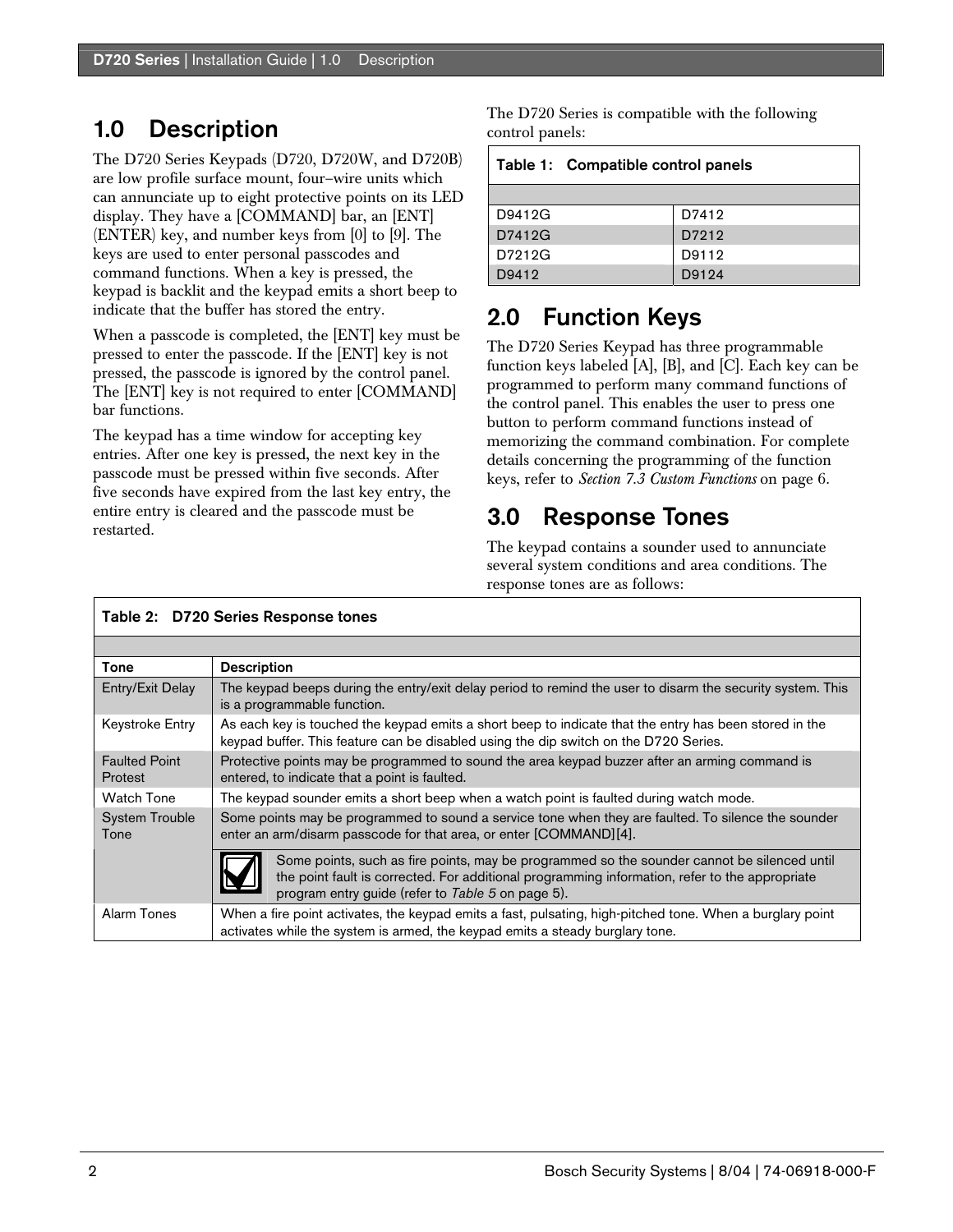### 4.0 Display

The display annunciates four different types of status: armed, point, AC and battery power, and command mode (*Figure 1*).



#### 4.1 Armed status indicators

Armed Status Indicators show the armed condition of the area to which the keypad has been assigned. (Keypads are assigned to areas in the Cmd Cntr Assignment section of the panel program). Three different indicators show the area armed status:

- Perimeter When this indicator is lit, the area perimeter points are armed. During exit delay time, this indicator flashes slowly.
- **Interior** When this indicator is lit, the area's interior points are armed. During exit delay time, this indicator flashes slowly.
- **Instant** When this indicator is lit, the area is armed without entry/exit delay time.

#### 4.2 Point status indicators

The keypad contains eight numbered indicator lights, which are used to annunciate the condition of the area's protective points (*Item 4* in *Figure 1*).

- Point Fault While a point is faulted, its indicator lights steadily. When the point is restored to normal, the indicator goes "off."
- Point Alarm Memory A point alarm memory condition causes the indicator light to flash "on" and "off" rapidly. The indicator continues to flash rapidly until the system is next armed or [COMMAND][4] is entered.
- Bypassed Point When a point is bypassed, the point's indicator flashes "on" and "off" slowly. The indicator continues to flash slowly until the system is disarmed, or with some systems, the point may be unbypassed.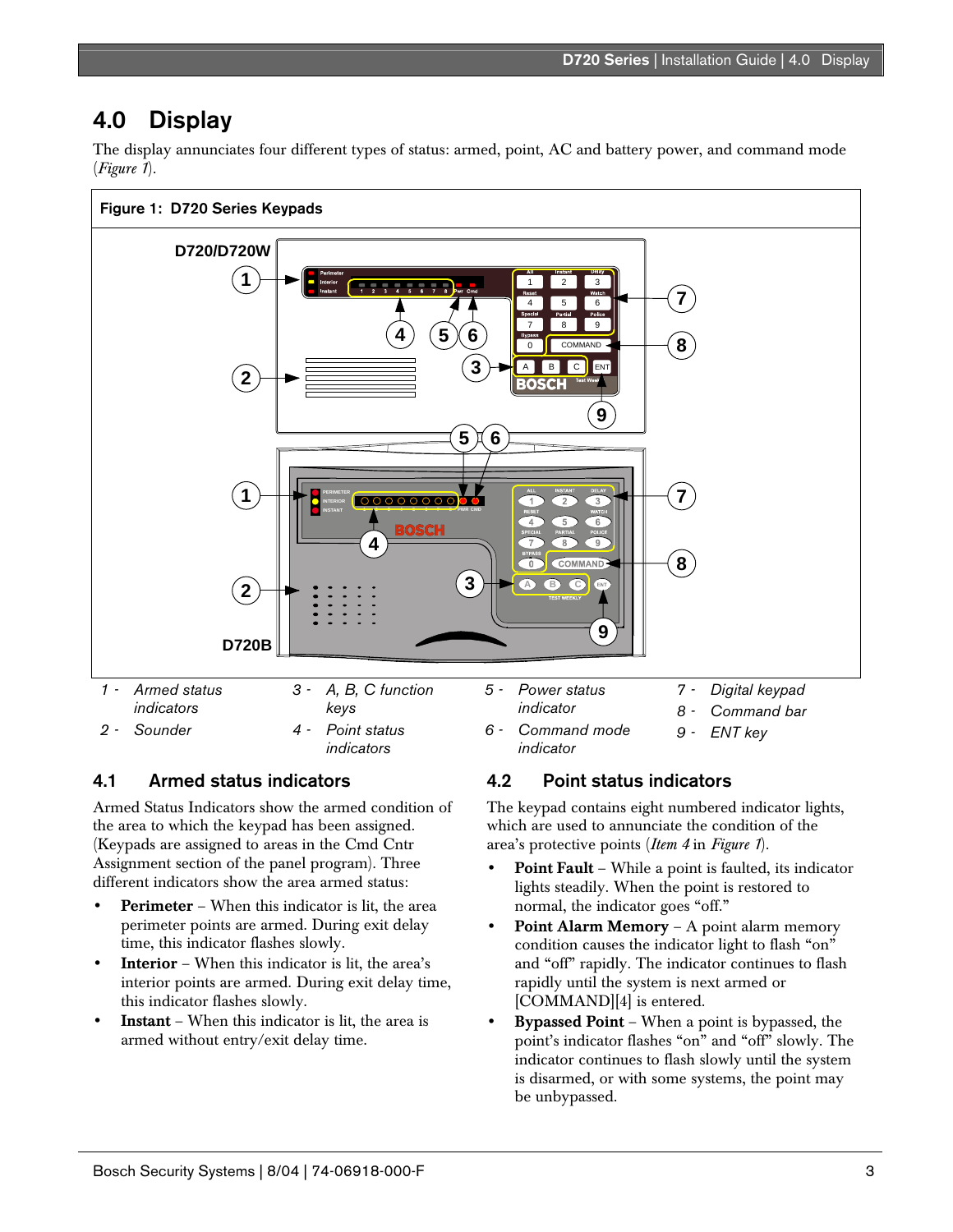

Protective points may be programmed as invisible. When programmed invisible, the status of the point is not displayed for alarm conditions.

#### 4.3 Command mode indicator

When the [COMMAND] bar is pressed, the command mode indicator is lit approximately 15 seconds or until the command is completed.

#### 4.4 Power Indicator

The Power (PWR) indicator is "on" when AC power is present and the battery is good. The Power ([PWR]) indicator is "off" when AC power is not present. The Power ([PWR]) indicator blinks slowly when battery power is low and AC is present. The Power ([PWR]) indicator blinks quickly when battery power is missing and AC is present.

# 5.0 Setting the Keypad Address

Switches 1 to 4 on the D720 Series assign an address (1 to 8) to the keypad (refer to *Figure 2* below and *Table 4* on page 5). The address determines the area to which the keypad is assigned. Switch 5 allows you to enable or disable the keystroke entry tone, and switch 6 allows you to enable or disable keypad backlighting. The Slide Switches can only be set while power is removed from the keypad. If the switch positions are reset while the keypad is powered up, the changes will have no effect on the subsequent performance of the keypad.



| Table 3: Power indicator status |                  |                |
|---------------------------------|------------------|----------------|
|                                 |                  |                |
| Indicator                       | АC               | <b>BATT</b>    |
| <b>OFF</b>                      | <b>NO</b>        | YES*           |
| ON                              | <b>YES</b>       | GOOD           |
| <b>SLOW</b>                     | <b>YES or NO</b> | <b>LOW</b>     |
| <b>FAST</b>                     | <b>YES</b>       | <b>MISSING</b> |

If AC is not present and the battery becomes depleted, the keypad will give no indication at all.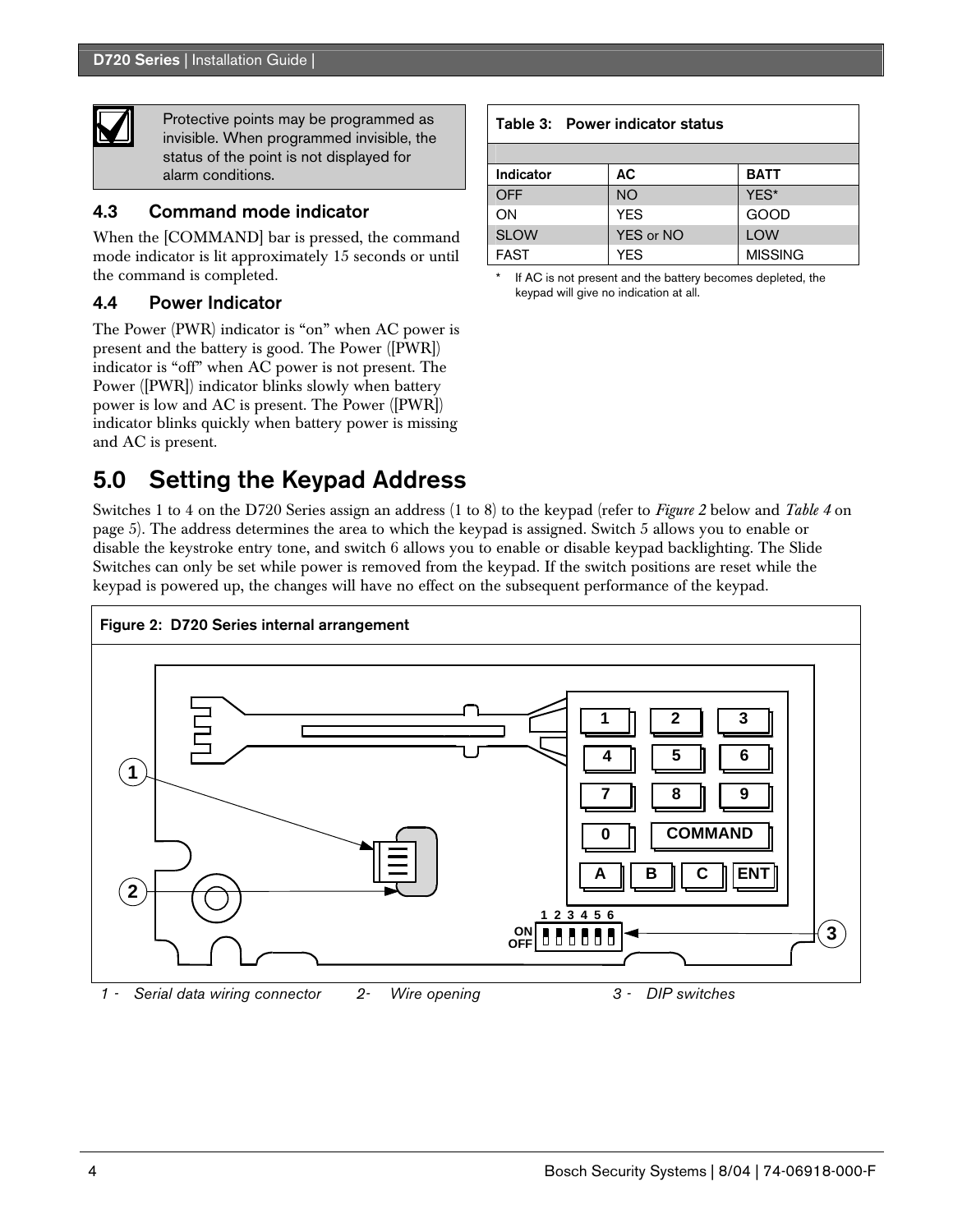| Keypad address settings<br>Table 4: |                 |                |            |    |         |   |
|-------------------------------------|-----------------|----------------|------------|----|---------|---|
|                                     |                 |                |            |    |         |   |
| Address #                           | <b>Switches</b> |                |            |    |         |   |
|                                     | 1               | $\overline{2}$ | 3          | 4  | 5       | 6 |
| Address #1                          | ON              | ON             | ON         | ON | $\star$ | # |
| Address #2                          | OFF             | ON             | OΝ         | ON | $\star$ | # |
| Address #3                          | ON              | OFF            | ON         | ON | $\star$ | # |
| Address #4                          | OFF             | OFF            | ΩN         | ΩN | $\star$ | # |
| Address #5                          | ON              | ON             | OFF        | ON | $\star$ | # |
| Address #6                          | OFF             | ON             | OFF        | ΩN | $\star$ | # |
| Address #7                          | ON              | OFF            | <b>OFF</b> | ON | $\star$ | # |
| Address #8                          | OFF             | OFF            | OFF        | ON | $\star$ | # |

\* Refer to *Section 5.1 Silencing the keystroke entry tone*

# Refer to *Section 5.2 Enabling constant keypad backlighting*.

#### 5.1 Silencing the keystroke entry tone

Switch 5 on the D720 Series allows you to enable or disable the keystroke entry tone. Put the switch in the ON position to enable the tone, OFF to disable the entry tone.

#### 5.2 Enabling constant keypad backlighting

Switch 6 on the D720 Series allows you to enable or disable keypad backlighting. Put the switch in the ON position to enable backlighting on key presses, OFF to enable constant backlighting.

# 6.0 Installing the D720 Series

To mount the unit, the front cover must be removed from the base, exposing the mounting holes. Follow the directions below for mounting.



Do not mount the keypad in a location exposed to direct sunlight. Direct sunlight makes the display less visible and may also cause damage to the keypad electrical components.

- 1. Remove the front cover from the enclosure base. Use a small flat bladed screwdriver to gently push two bottom cover tabs back. As the tabs are pushed back, lift the bottom of the cover away from the base. Remove the cover.
- 2. Route the four wire flying leads through the wiring opening in the back of the enclosure base and plug into the serial data wiring connector. Connect wiring as described in the appropriate Operation and Installation Guide (refer to *Table 5* for panel specific literature).



The D720 Series is wired the same as the D1255 Keypad.

#### Table 5: Related documentation

| <b>Document</b>                                   | <b>Part Number</b> |
|---------------------------------------------------|--------------------|
| D7212G Operation and Installation<br>Guide        | 4998138544         |
| D7212G Program Entry Guide                        | 4998138538         |
| D9124 Operation and Installation Guide            | 39352              |
| D9412G/D7412G Operation and<br>Installation Guide | 43488              |
| D9412G/D7412G Program Entry Guide                 | 47775              |

- 3. Place the enclosure base on the wall in the desired location. Use a center punch or a pencil to mark the locations of the mounting holes. (The enclosure base can be mounted to a single–gang wall box if desired. Two mounting screw holes on the base are positioned for standard single–gang boxes.) Secure the enclosure base to the wall or gang box.
- 4. Align the top two tabs of the enclosure cover with the top two tab slots in the enclosure base. Slide the top of the cover into the base. Gently push the bottom of the cover down on the base until it snaps into place.
- 5. Push each key on the keypad towards the top of the enclosure to ensure proper mating with the openings in the top cover.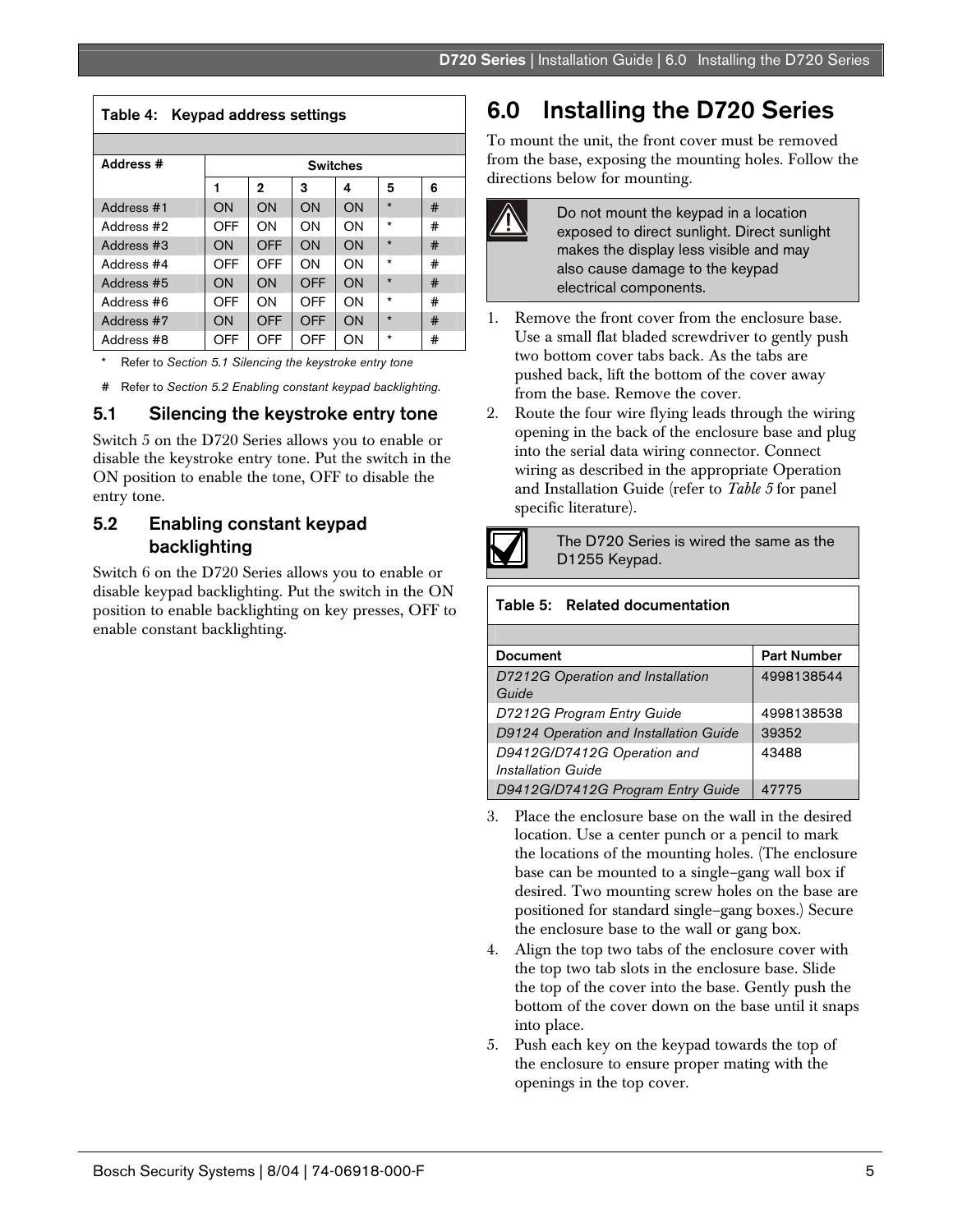# 7.0 Control panel programming

If you haven't created a program for the control panel, review the appropriate program entry guide (refer to *Table 5* on page 5). Check to be certain you have all the required accessory modules installed for the features you want to use. Use the D5200 Programmer or the RAM IV (RPS) remote programming software to load your custom program into the panel.

#### 7.1 Cmd Cntr Assignment

- Keypad Addresses. There is no unique programming required for the D720 Series. The keypads may be used on any one of the keypad's addresses. Bosch Security Systems recommends not mixing D720 Series and other types of keypads on the same address. The "keystrokes" used to control the security system differ slightly between keypad types, so that if two different types are on the same address the end user could become confused. For example, the user could become confused by starting a Walk Test with one type of keypad and then viewing untested points from another type of keypad.
- Supervision. Multiple D720 Series can be installed on the same address when supervision is set to NO. Only one D720 Series can be put at the keypad address when supervision is set to YES.
- Scope. The keypad scope must be set to "Area" Wide." The D720 Series does not support "accounts" or "panel wide" scope selection.
- Area Assignment. The D720 Series can be assigned to any area.

#### 7.2 Area Text

All programming within this section is not used by the D720 Series.

#### 7.3 Custom Functions

The D720 Series "A," "B," and "C" keys will execute custom function numbers "128," "129," and "130," respectively:

The *D9112 Program Entry Guide* (P/N: 71-06145-000) and *D7212G Program Entry Guide* (P/N: 4998138538) explain the procedures for proper programming of the "keystrokes" for use with custom functions. There are some differences between executing keystroke sequences on a D720 Series as opposed to a D1255. The keypad's [A],[B], and [C] keys execute custom functions as if they were being executed from a D1255.

- The D720 Series does not have a Menu key to bring up the "Command Menu." No program entries are necessary in the "Command Menu" section.
- Point Assignment: The D720 Series' eight point LEDs will be associated with the first eight points assigned to the area in numerical sequence (not including invisible points):

For example, if a D720 Series is to be used in area 3, and point numbers 21 through 28 are assigned to area 3, then the D720 Series keypad LED #1 will reflect the state of point #21, LED #2 will reflect the state of point #22, and so on.

#### • Troubleshooting:

- Do not program more than eight points to any area using a D720 Series for control. If more than eight points are assigned to an area controlled by a D720 Series, there will be no indication of the ninth (or above) point in this area.
- Invisible points are not associated with any LEDs.
- If a point is one of the first eight assigned to an area, and the point does not have a point index number assigned, the LED will not light for a fault or trouble, although the sounder will annunciate the condition.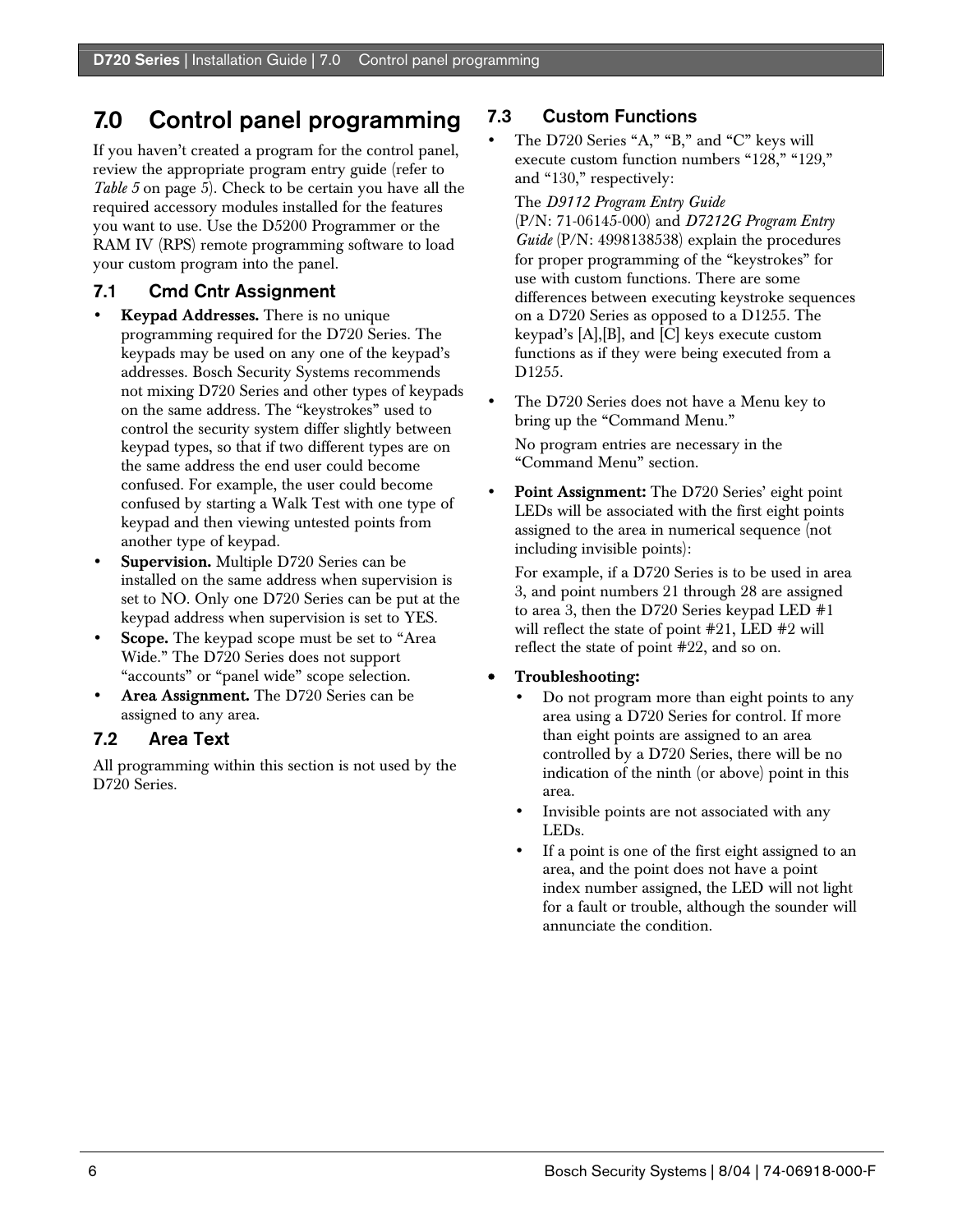#### 7.4 System Commands Supported by the D720 Series

The following commands are supported by the D720 Series:

| Table 6: Keypad supported commands        |                          |  |
|-------------------------------------------|--------------------------|--|
|                                           |                          |  |
| <b>Function</b>                           | Command                  |  |
| Bypass a Point                            | CMD <sub>0</sub>         |  |
| Unbypass a Point                          | CMD <sub>00</sub>        |  |
| <b>Master Arm</b>                         | CMD <sub>1</sub>         |  |
| Master Arm Instant                        | CMD <sub>11</sub>        |  |
| Perimeter Instant                         | CMD <sub>2</sub>         |  |
| Perimeter Delay                           | CMD <sub>3</sub>         |  |
| Send Report                               | CMD <sub>s</sub> 41 & 42 |  |
| Remote Program                            | CMD <sub>43</sub>        |  |
| <b>Walk Test</b>                          | <b>CMD 44</b>            |  |
| <b>Reset Sensors</b>                      | <b>CMD 47</b>            |  |
| Delete Passcode                           | <b>CMD 53</b>            |  |
| Change Passcode                           | <b>CMD 55</b>            |  |
| <b>Fire Test</b>                          | <b>CMD 58</b>            |  |
| Watch Mode                                | CMD <sub>6</sub>         |  |
| <b>User Command 7</b>                     | CMD <sub>7</sub>         |  |
| <b>Perimeter Partial</b>                  | CMD <sub>8</sub>         |  |
| <b>User Command 9</b><br>CMD <sub>9</sub> |                          |  |

# 9.0 Specifications

#### Table 7: D720 Series Specifications

| Operating<br>Voltage                       | Nominal 12 VDC                                                                                                                             |        |  |
|--------------------------------------------|--------------------------------------------------------------------------------------------------------------------------------------------|--------|--|
| Current                                    | Keypad Idle                                                                                                                                | 20 mA  |  |
| Requirements                               | Maximum                                                                                                                                    | 100 mA |  |
| Dimensions<br>$(H \times W \times D)$      | 4.6 in. x 8.2 in. x 0.8 in.<br>$(11.7 \text{ cm} \times 20.8 \text{ cm} \times 20.8 \text{ cm})$                                           |        |  |
| Wiring                                     | A four-conductor, quick-connect, plug-<br>in cable is provided for interfacing with<br>the compatible control panels (refer to<br>Table 1) |        |  |
| Operating<br>Temperature                   | $+32^{\circ}$ F to $+122^{\circ}$ F<br>$(0^{\circ}C$ to $+50^{\circ}C)$                                                                    |        |  |
| Non-condensing<br><b>Relative Humidity</b> | 5% to 85% $@ + 86^{\circ}F (+30^{\circ}C)$                                                                                                 |        |  |

### 8.0 How to customize User's Guide for System Owner

In the *D720 Series User's Guide* (P/N: 71-06898-000), check the appropriate boxes on the pages describing system commands so the end user knows

- a. whether a function is available and
- b. whether a passcode is required for the function.